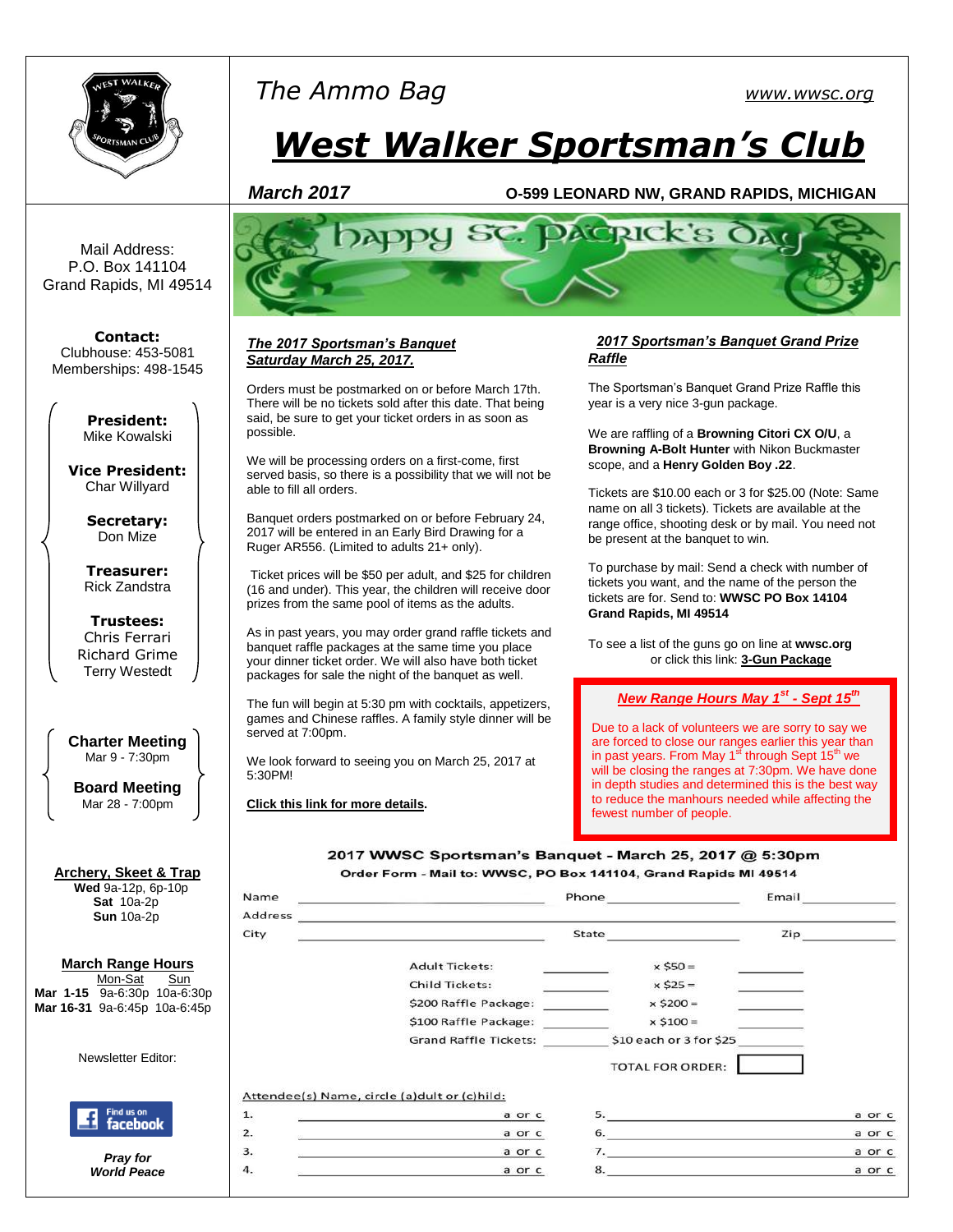# *From the President*

Our club is something that all members can be more than proud of, and a great place to come and have fun. I want to take this opportunity to remind everyone that it is your responsibility to help keep the clubhouse, ranges, and grounds looking good at our Club. We are a volunteer organization that is run and maintained by volunteers. It is the responsibility of all Charters, members and visitors to the club, to help maintain the cleanliness of the club. If you are not policing your shooting area, you are violating club rules and this makes you an irresponsible shooter.

At the outdoor and indoor pistol, rifle and shotgun ranges shooters are responsible for policing the areas that you used while shooting. If you see trash on the club grounds or the road, please pick it up and put it in the trash containers. When at the indoor pistol range you should properly dispose of pop cans, coffee cups, and anything else that should not be left on the tables. When you are done sitting at a table please push the chairs back in so it is not blocking isles.

Many times I have seen where shooters have not picked up their spent brass cases, shotgun shells, or ammo boxes instead of being disposed of properly. Please use the red metal cans on the rifle and pistol ranges to put your spent cases in. The brass gets recycled, sorted, and then sold to reloader's. On the shotgun fields there are containers to put your spent hulls in. This also includes dud shells which should not be put in the trash cans, but in the red metal cans.

When at the club house or indoor pistol range building you should properly dispose of pop cans, coffee cups, and anything else that should not be left on the tables. The archery room in the main club house is not to be used for eating or drinking beverages unless it is a social or club event. Please use the gun room where we have tables, and a non-carpeted floor where cleanup is easy if something should get spilled. When you are done sitting at a table push the chair back in so it is not blocking isles, and is ready for the next shooting day.

Thank you to the new couple that joined the club this Sunday Feb  $18<sup>th</sup>$ . When they were done shooting they swept the entire concrete rifle pad where the shooting benches are. I have not met them yet but I hope I do so that I can personally thank them.

Thank you to all the members who help keep this club looking great and functioning well. You're doing an outstanding job, and leading by example**.** 

 **Mike Kowalski.**

# *St. Patrick's Day Fun Shoot*

**March 18th 3:00pm Indoor Pistol Range** Sign up by March  $12<sup>th</sup>$  in the range office or clubhouse. Cost is \$10.00 and is a member's only event.

.22 cal. at 7 yards. 4 Targets- 10 shots each. Bring your own firearm and ammo.

Clubhouse party to follow: Includes awards, prizes, and dinner. Corned Beef, cabbage, carrots, and potatoes.

> See the flyer online at wwsc.org News Page or Click the link: **[Saint Patty's Day Fun Shoot](http://www.wwsc.org/img/archives/2017/St_Pat_Flyer.pdf)**

# *2017 Big Gun Raffle*

Tickets are \$60.00 and covers all 12 raffles. Winning tickets get put back in for a chance to win again.

Purchase early to make sure your name is in the drawing for each of the 12 months. Only 300 tickets will be sold, and you do not need to be a member to purchase a ticket.

Purchase your tickets at the Range Office or at the Shooting Desk. We accept cash, check, Visa, and MasterCard.

Drawings are the last Tuesday of each month, and winners are notified by phone and listed each month in the newsletter.

To see a list of the guns go on line at wwsc.org or click this link: **[Big Gun Raffle](http://www.wwsc.org/img/archives/2016/2017BGR.16x22.Poster.pdf)**

#### *Winchester/NRA Marksmanship Qualification*

We are offering Pistol, Bullseye Pistol, Rimfire Rifle, and International Air Rifle. **Note**: Does not include Shotgun.

Members can shoot the program at their own pace during normal range hours. We will have the proper targets (for a fee, \$1-\$2), scoring sheets, and qualification material at the Range Office.

If you prefer to shoot with a group, you are welcome to shoot qualifications on the 2nd Tuesday of the month from **5pm-9pm** at the indoor range. Bring your guns, ammo, and safety equipment.

These events will be \$20 for non-members each session and include range time, targets, and certification. Members shoot for the cost of targets and cost of the certification.

For more information or patches please contact: **Michael Kohl** -- [mtkohl@gmail.com](mailto:mtkohl@gmail.com) **West Walker MQP** website at: <http://www.wwsc.org/MQP.shtml>

# *Winter Shotgun League Banquet*

The Winter League Banquet will be held on April  $8<sup>st</sup>$  at 6:00pm. Awards, fun, prizes, and dinner will start at 6:00pm.

Remember to bring your shooting cards for the door prizes.

**\*NOTE: League is raffling off a M&P 9mm Shield. Get your tickets from the shooting desk, or Charter member.**

#### *Kitchen Open during Leagues*

**Lunch/Dinner** *Burgers \$3.00, with cheese \$3.50, and Fries \$1.00*

Monday Night Archery 6pm Wednesday Night Shotgun 6pm Saturday Shotgun/Archery 10am

**Sunday Breakfast** 10am \$4.00 Eggs, Potatoes, French toast, and Meat.

#### **Good food, great price!!**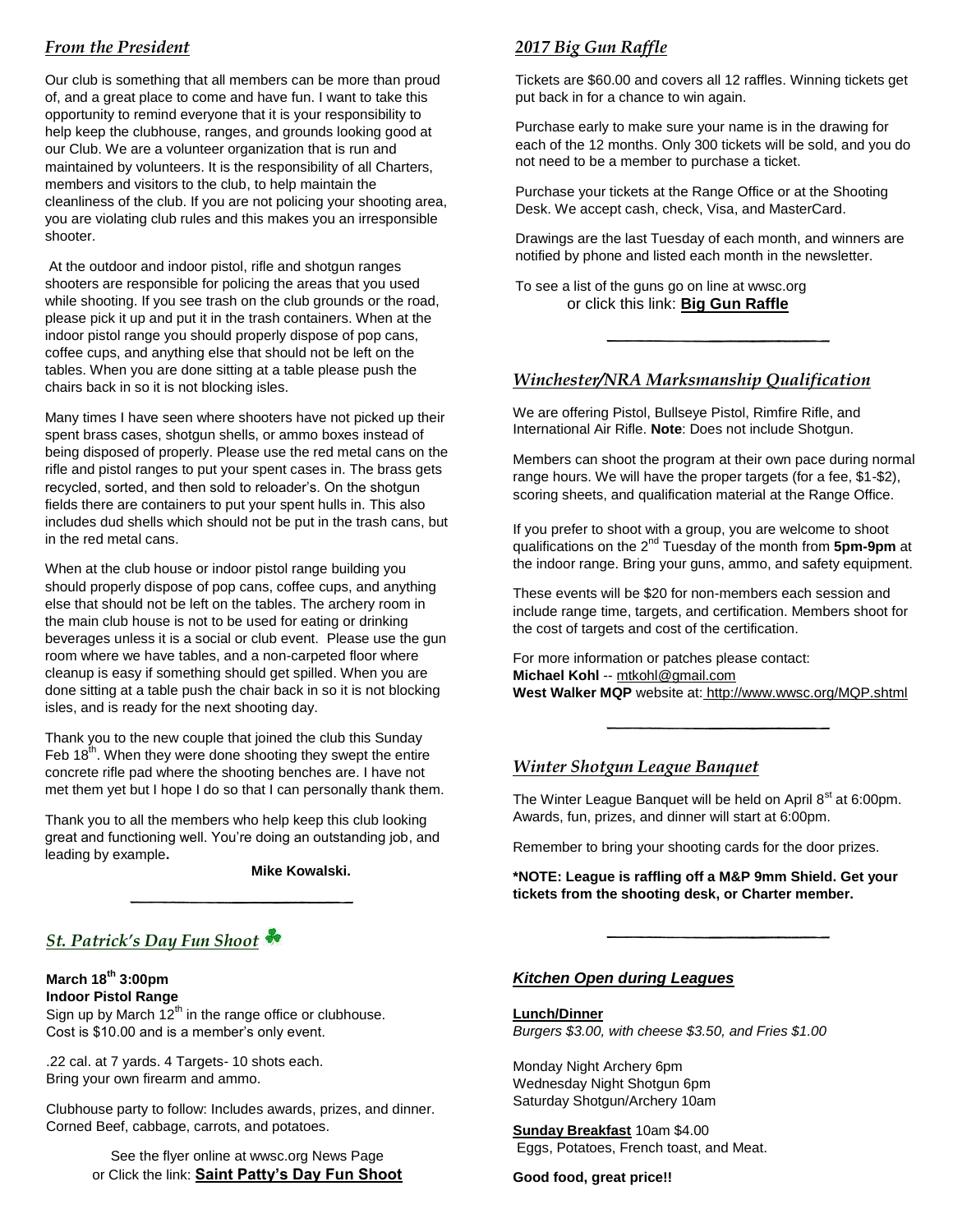### *Indoor Range Closed Saturday Nights in March*

With so many events in March on Saturday afternoons and Saturday nights we are not having the indoor range open to shooters, as we have events most of those evenings.

We hope to be doing it again in April, and John Kiss will be there to assist you.

Thanks to all that have been using the range.

#### *Range Monitors Needed*

We are always in need of more range monitors to check memberships on the rifle and pistol ranges. These are 4 and 6 hour shifts, and qualified monitors will receive free membership renewals.

More range monitors means we can staff our ranges properly. This will enable us to utilize our extra monitors to walk the lines, give assistance to shooters, and to help with gun safety issues.

This is a perfect position for someone who is retired or has some free time during the daylight hours.

Share your interests with others while helping to promote a safe and friendly shooting environment.

> **Contact: Don Mize [imdmize@yahoo.com](mailto:imdmize@yahoo.com)**

#### *Snow Shoveling*

Thanks to all of the members, and even nonmembers who have helped to clear the snow off of the Trap and Skeet fields; especially after the big snow storms we had before Christmas, and New Year's Eve Day, and the other heavy storms.

If you plan on shooting after, or during a heavy snow storm, please try to come early to help get things up and running; we can always use your help.

A special thanks goes out to **Dave VanKley** and **Chris Ferrari** for getting out the heavy equipment to clear the road, and the parking area.

Terry Westedt, Dave Boomstra, Tom May, Jeff Koopmans (bad ankle and all), Jim Buchanan, and Bart Froehlke for getting the fields up and running, and our young trappers for their help also.

Also Charlie Pruitt, Jack Troup, and the Wednesday morning crowd for their help in getting the fields up and running.

Great Job all, that's what it is all about, everyone helping out to keep the place open.

We might have missed a few, but a big **Thank You** to all.

### *Indoor Range Update*

Our members and volunteers have been working for a few years now trying to get our indoor range up to code as well as providing our members, and our neighbors with a safe shooting environment.

We have to keep in mind the safety of our neighbors who are moving in around us as we cannot afford to have any errant rounds leaving the property. That in itself could jeopardizing the very existence of West Walker Sportsman's Club.

It might not show, but work is always being done to the facility. It has taken a lot of time as well as your membership money to get this range up and running for your enjoyment and safety.

Correct target elevation has been determined to minimize deflections, and our target retrieval systems are ready to be installed. Plexiglas screens will be installed between stations to keep spent rounds from going into adjacent firing lanes.

The indoor range is for handguns shooting standard pistol ammunition. NO magnum ammunition, and NO handguns chambered for rifle cartridges are permitted at any time.

Please bear with us while we continually strive to bring to our members the best shooting environment in the area.

### *A Special "Range Roundup" for Women*

#### **Calling all of the Ladies!!**

Join us for a special day at the range on **April 22nd** starting at 2:30pm. Tom O'Brien who is an NRA Certified Instructor, and teaches CPL courses here at the club will conduct a 90 minute workshop in beginning gun safety and basic skills, **FREE**.

This is a great opportunity for the ladies to come out and shoot one on one with an instructor and learn the proper techniques needed to be successful on the range.

Following the class there will be a **Western Themed Ladies Fun Shoot.** Join us for food, prizes, and awards in the club house when we are done shooting. Cost is \$10.

Watch the newsletter, and look for the flyers that will be posted for more details and sign up.

#### *Range Closures during Inclement Weather*

We will be closing the rifle/pistol ranges, as well as shotgun fields during adverse weather conditions. Snow, Sleet, Tornado, Lighting, etc.

Our range monitors are volunteers, and our trap and skeet kids are not expected to man the ranges during inclement weather. If you plan shooting during those weather conditions please call ahead.

Thank You. The Range Office number is: **616.453.5081**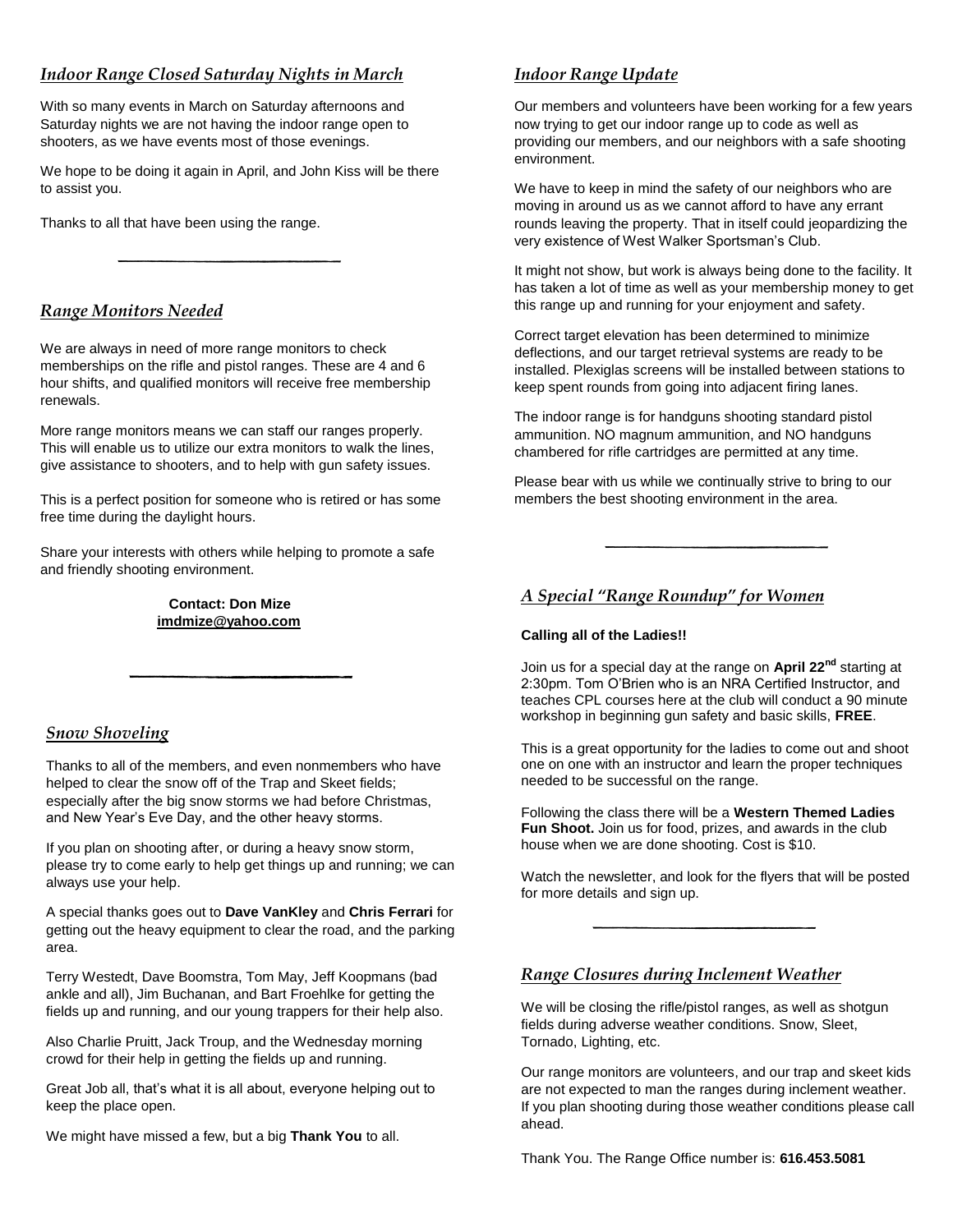#### *Pirate Night Fun Shoot February 18th*

Twenty six of the best pirate shooters dropped anchor for the Pirate Wars at the indoor range on Saturday February 18th. The fun began at 3:00 pm with shooters taking aim at various pirate themed targets with their trusty .22 caliber pistols at 7-yards. Targets consisted treasure chests, enemy sailing ships, and even some rogue parrots.

After the event the crew assembled at the club house for dinner, awards, and prizes. Everyone received gold coins, and treasure boxes filled with goodies, and the memories of a great evening of shooting with their favorite crew members.

When the smoke had cleared and the grog was gone it was decided that: **David Betz** was the best of the lot, while **Jeff Hawkins** (2nd), and **Miles Hopkins** (3rd) rounded out the top three spots.

The Pirate shoot was the second of a series of fun shoots, and up next will be the St. Patrick's Day shoot in March. Plans are in the works for an all ladies shoot in May that promises to be a great time. Consult the newsletter for these events, and even more this summer.

These events are a time to mix and mingle with fellow shooters, and designed with the family in mind. The cost of these events is going to be held to \$10.00 and includes your meal, door prizes, and games. Beginners are encouraged to shoot these events, as it can be used as a great learning tool.

My deep appreciation goes to the people that make these Fun Shoots possible. **Thank you so much, Gloria Von der Heide**.

Range helpers: Mike Kowalski, Michael Kohl, Frances Handy, and Jerry Kiel

Games planner: Judy Bradley Food helper: Frances Handy, Marilyn Hawkins Target Board assembly: Don Mize Score Keeper: Jeff Reynolds Photography: Kim Reynolds







#### *Around The Club*













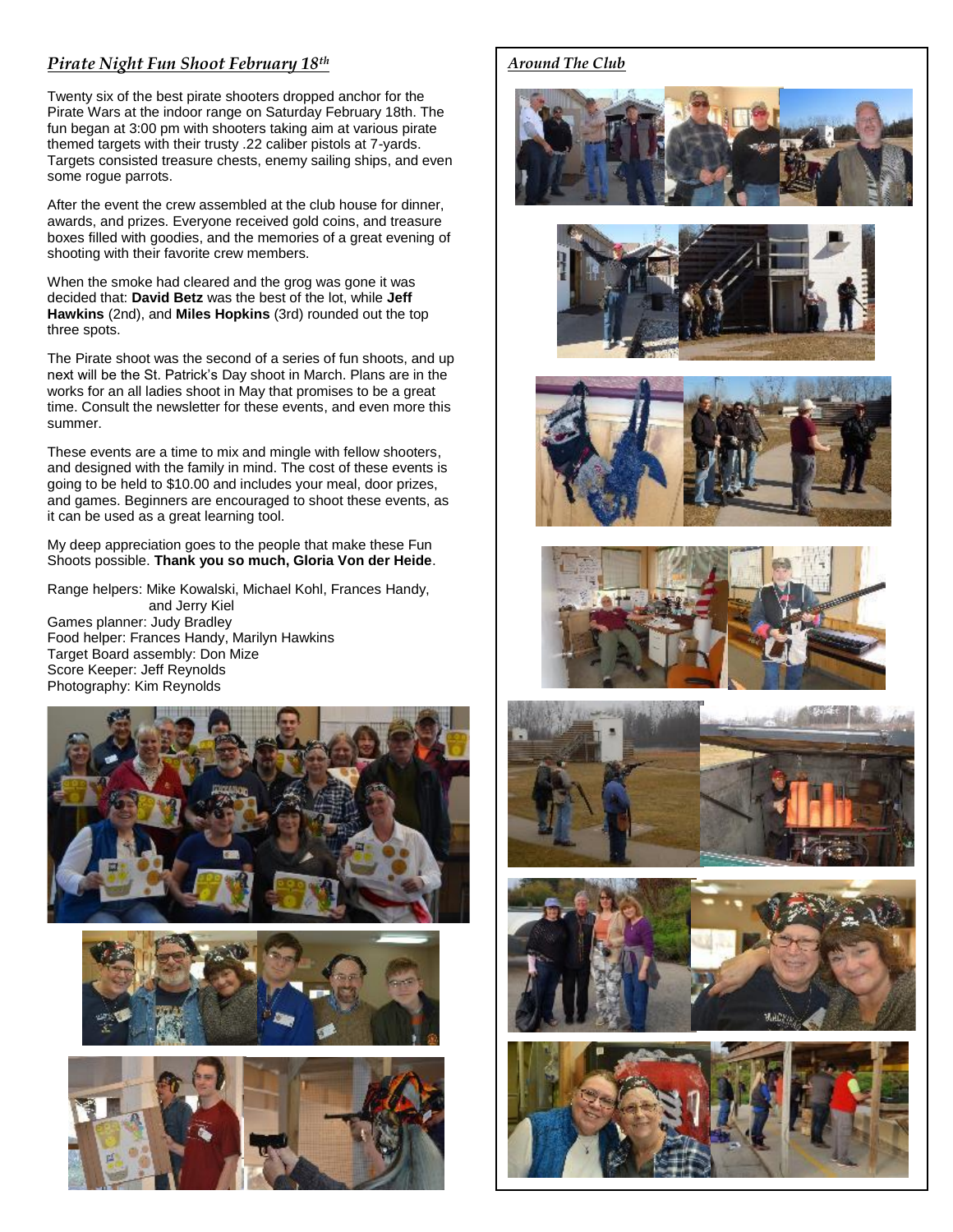#### *February Straights*

D. Tagg 100 S

J. Pop Jr 75 T

- D. Bigelow 50 T
- B. Jordan 50 S Pump
- F. Nabkey 50 S



- B. Myers 12g T, 20g S, 28g S
- D. Boomstra 20 & 28ga S J. Pop Jr 25 S (2) D. Bradley 28ga S Pump L. Steele 20ga S (2), T
- 
- 
- 
- 
- 
- T. May T (2)

*\* Hat Shoots:*



D. Bradley 25 S D. Tagg 25 S Buck T K. Thomas 25 S B. Jordan 25 S J. Troup 25 S M. Kamps T (2) T. Westedt 25T K. May T R. Zandstra 20ga S



Chris Ferrari hat shoot – 28ga Skeet

# **CPL Class**

March 11 8:30AM - 6:30PM WWSC Indoor range \$90 Charter members & family (each) \$100 Associate members & family (each) \$125 General public TommyGunsMI@gmail.com / 616-920-1701 www.TommyGunsTraining.com Tom O'Brien - NRA and MCRGO certified instructor



## *Out of the Bag* by: Wes Walker

Have you ever wanted to learn how to shoot Skeet or Trap but were hesitant to come to the clubhouse and ask for help in getting started? Well folks we are here for you.

There are a few basic things that you should know before you get started, and there are plenty of instructional videos out there that will get you started on the right foot.

On YouTube there is a collection of videos by an instructor whose name is Chris Batha. He has videos on "How to Shoot Skeet", and "How to Shoot Trap". He shows you how, and where to stand on each station, and explains hold points and leads. These videos will help you get prepared, as well as helping you to be a little more relaxed when you do come to the clubhouse for your day of clay shooting.

Ammunition: We only allow shot size of  $7 \frac{1}{2}$ , 8, 8  $\frac{1}{2}$ , or 9, as anything larger will travel farther, and could be a safety hazard to our neighbors. Size #8 would be a good all-around size to shoot most shooting sports with. Speed of the shells is a factor in your enjoyment of the game.

Any shells faster than 1200fps will result in increased recoil, and over time you will become sensitive to that recoil. It will have an effect your game, your shoulder, and your fun factor. Buy some boxes of 1140fps shells of the proper size shot.

Shotgun: A pump gun can be used on both skeet and trap, and an auto loader will offer the least recoil for the younger shooters. A 20ga is perfect for skeet, and a 12ga is recommended for trap, and 5-Stand.

You will see a lot of shooters using Over/Under shotguns. They might use 2 different choke sizes in their guns for a better chance at hitting their target, as well as allowing them to retrieve their spent hulls manually so they can save them for reloading.

Do your homework with the videos, and come on out to enjoy a day of Skeet, Trap, or 5-Stand. Clay's shooting is fun, fun, fun.

**NOTE:** Please remember to pick up your used shells and dispose of them in the trash. This helps to maintain the looks of the field, as well as saving the blades of our lawn mowers.

| 017 Big Gun Raffle |                                              |                   |  |  |  |
|--------------------|----------------------------------------------|-------------------|--|--|--|
| Jan                | <b>Ruger 10/22 Carbine Collectors Series</b> | Jutta Grieves #35 |  |  |  |
| Feb                | <b>Ruger LCRx 38 Special</b>                 | Michael Kohl #96  |  |  |  |
| Mar                | T/C Impact .50 cal Camo - Weather Shield     |                   |  |  |  |
| Apr                | <b>S&amp;W Shield, Ported 9mm</b>            |                   |  |  |  |
| May                | Winchester SXP 12ga Pump                     |                   |  |  |  |
| Jun                | Glock 19, Gen4 - 9mm                         |                   |  |  |  |
| Jul                | Savage B-Mag Laminate 17WSM                  |                   |  |  |  |
| Aug                | Sig Sauer P320 Night Sights, 9mm             |                   |  |  |  |
| Sep                | Savage 220F 20ga Slug Gun                    |                   |  |  |  |
| Oct                | Ruger SR1911 SS 45 Auto                      |                   |  |  |  |
| Nov                | Browning AB3 Composite Stalker 30.06         |                   |  |  |  |
| <b>Dec</b>         | <b>Springfield EMP .40SW</b>                 |                   |  |  |  |